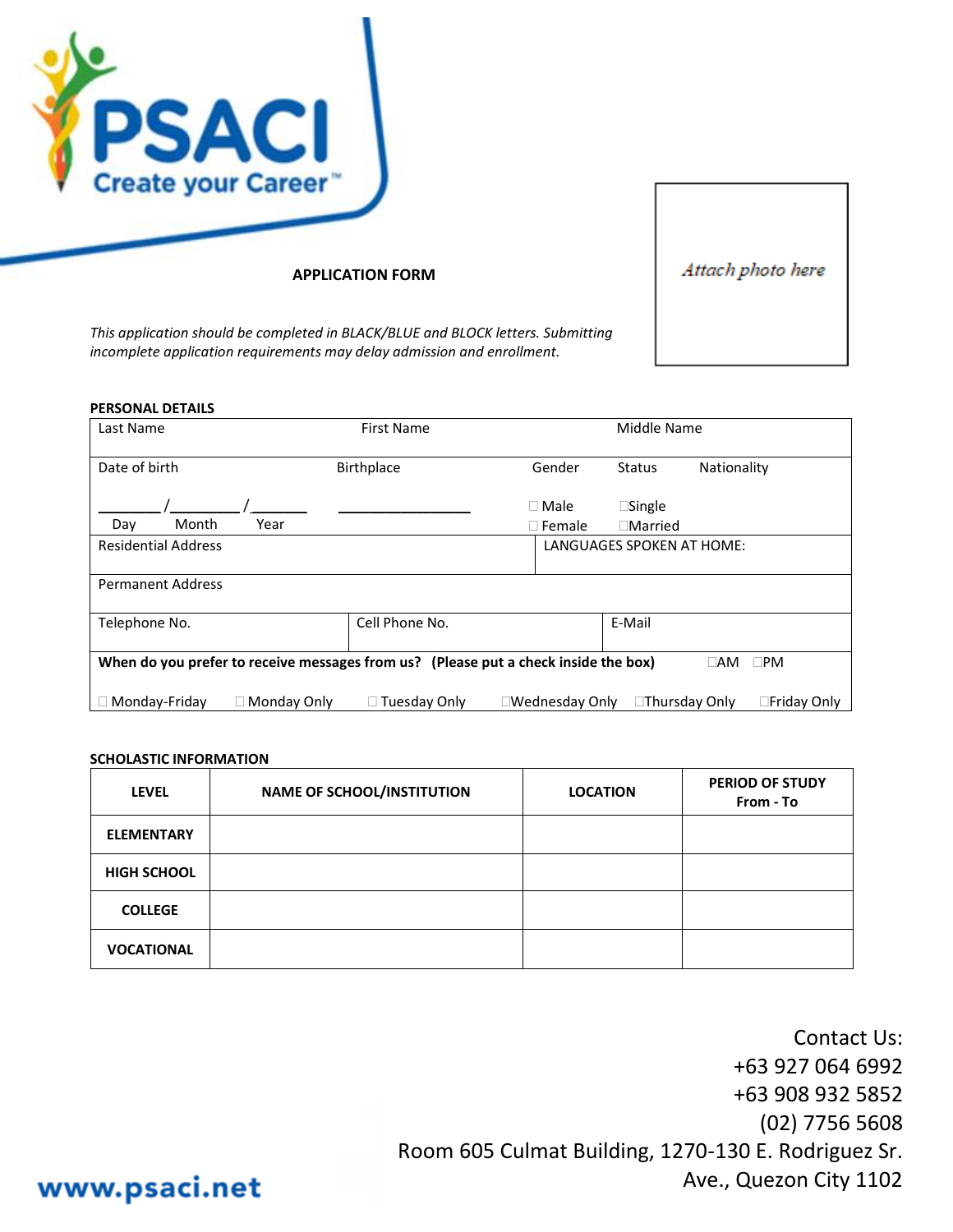

## **WORK EXPERIENCE**

| <b>POSITION</b> | <b>DATES</b> (from most<br>recent) | <b>COMPANY</b> | <b>LOCATION</b> |
|-----------------|------------------------------------|----------------|-----------------|
|                 |                                    |                |                 |
|                 |                                    |                |                 |
|                 |                                    |                |                 |

#### **SKILLS AND INTEREST**

| <b>SKILLS</b> | <b>INTEREST</b> |
|---------------|-----------------|
|               |                 |
|               |                 |

## **FAMILY BACKGROUND**

| <b>FATHER</b>        |                  |                       | <b>OCCUPATION</b>                                   |  |
|----------------------|------------------|-----------------------|-----------------------------------------------------|--|
|                      | <b>LAST NAME</b> | <b>FIRST NAME</b>     |                                                     |  |
| <b>TELEPHONE NO.</b> |                  | <b>CELL PHONE NO.</b> | E-MAIL                                              |  |
| PERMANENT ADDRESS    |                  |                       |                                                     |  |
| <b>MOTHER</b>        |                  |                       | <b>OCCUPATION</b>                                   |  |
|                      | <b>LAST NAME</b> | <b>FIRST NAME</b>     |                                                     |  |
| TELEPHONE NO.        |                  | <b>CELL PHONE NO.</b> | E-MAIL                                              |  |
| PERMANENT ADDRESS    |                  |                       |                                                     |  |
| <b>SPOUSE</b>        |                  |                       | <b>OCCUPATION</b>                                   |  |
| $(\Box N/A)$         | <b>LAST NAME</b> | <b>FIRST NAME</b>     |                                                     |  |
|                      |                  |                       | Contact Us:                                         |  |
|                      |                  |                       | +63 927 064 6992                                    |  |
|                      |                  |                       | +63 908 932 5852                                    |  |
|                      |                  |                       | $(02)$ 7756 5608                                    |  |
|                      |                  |                       | Room 605 Culmat Building, 1270-130 E. Rodriguez Sr. |  |

www.psaci.net

Ave., Quezon City 1102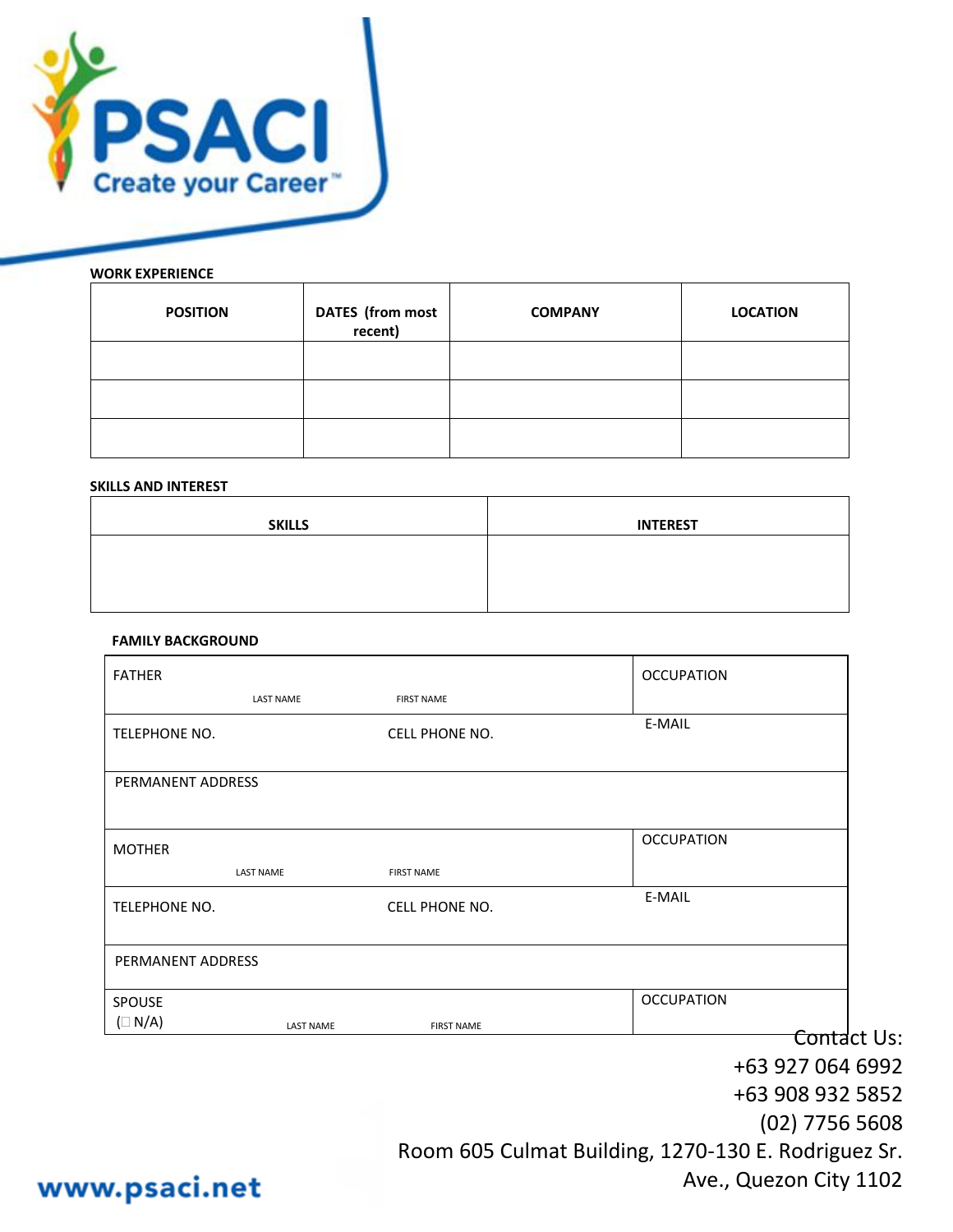

| <b>SIBLINGS - NAME</b> | <b>AGE</b> | <b>CIVIL STATUS</b> | <b>OCCUPATION</b> |
|------------------------|------------|---------------------|-------------------|
|                        |            |                     |                   |
|                        |            |                     |                   |
|                        |            |                     |                   |

### **PASSPORT DETAILS** Do you own a passport? **DIMES** DNO

| <b>PASSPORT NUMBER</b> |  |
|------------------------|--|
| <b>ISSUE DATE</b>      |  |
| PASSPORT EXPIRATION    |  |

#### **PROGRAM INTEREST (Please put a check inside the box)**

| $\Box$ HOSPITALITY AND CULINARY<br>PROGRAM |                     | $\Box$ NURSING PROGRAM |                    | $\Box$ I.T. PROGRAM              | $\Box$ MASTERS/MBA |
|--------------------------------------------|---------------------|------------------------|--------------------|----------------------------------|--------------------|
| $\Box$ engineering                         | $\lceil$ MANAGEMENT |                        | <b>LACCOUNTING</b> | □Other Courses: (Please Specify) |                    |

#### **COUNTRY INTEREST (Please put a check inside the box)**

| I AUSTRALIA         | $\sqcap$ CANADA | ⊺NEW ZEALAND | I USA                              |
|---------------------|-----------------|--------------|------------------------------------|
| $\supset$ SINGAPORE | IRELAND         | _SWITZERLAND | □Other Countries: (Please Specify) |

#### **REASON/PURPOSE (Please explain briefly)**

Contact Us: +63 927 064 6992 +63 908 932 5852 (02) 7756 5608 Room 605 Culmat Building, 1270-130 E. Rodriguez Sr. Ave., Quezon City 1102

# www.psaci.net